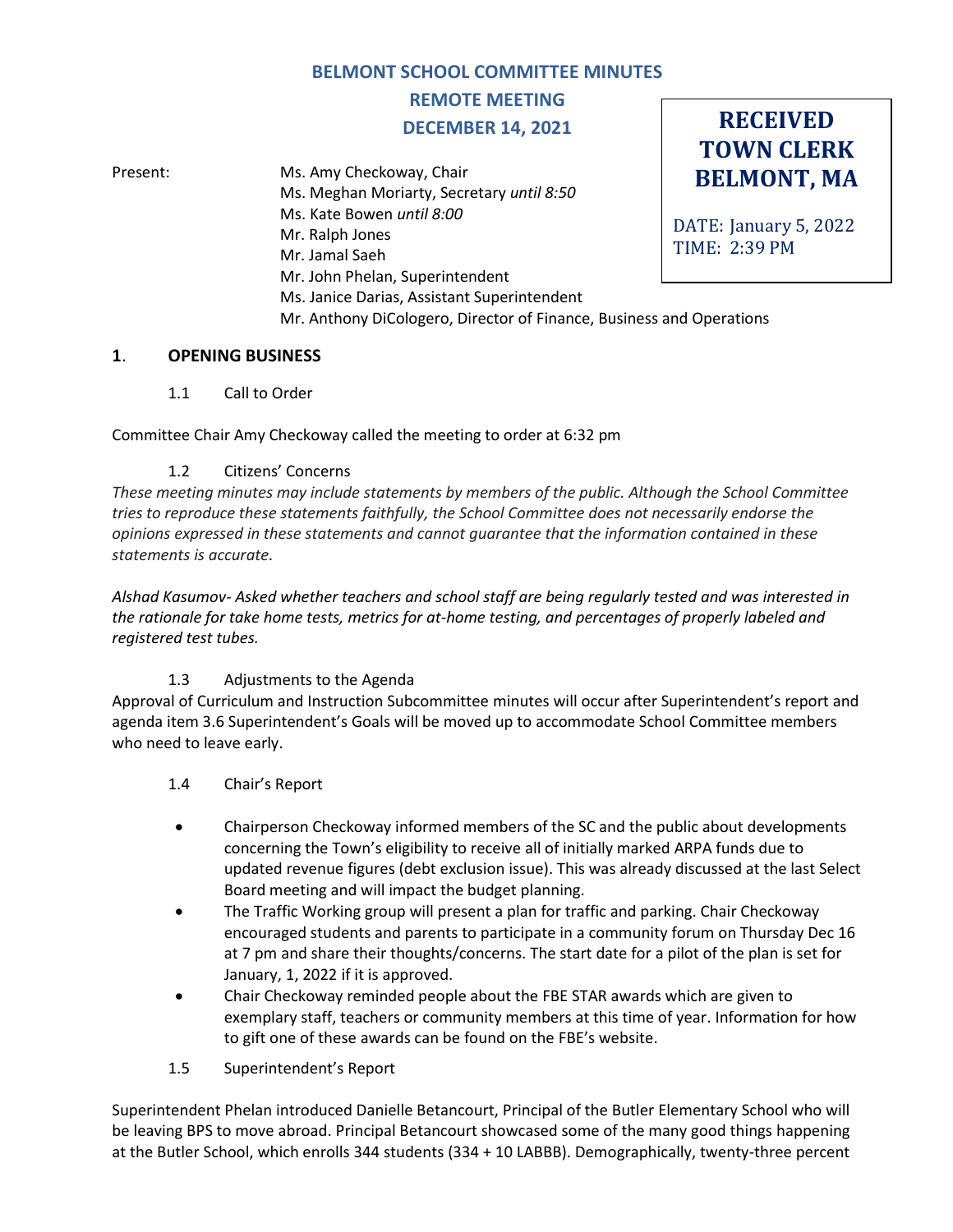(23%) of Butler students are eligible for ELL services and 24 different primary languages are spoken, twelve percent (12%) of students have IEPs or 504 plans. (SC Document:

Butler\_Elementary\_SC\_Presentation\_12\_14\_21). Betancourt noted three major areas of focus for the 2021-2022 school year: safety; diversity, equity and inclusion; and a multi-tiered system of support (MTSS), which has been occurring in literacy at Butler but is now expanding to all areas of learning. Butler's many community partnerships were acknowledged including with firefighters (helping fix the Butler flagpole), Elks Club (donation of dictionaries to third grade students), veterans (receiving cards from students), and a gift card donation drive for Butler families in need (raised \$3000). A spotlight on learning touched upon STEM units. Principal Betancourt finished the presentation with an update about recent activities: Walk to School Day, Pool Testing with National Guard, the Annual Butler Fun Run, Virtual Author Visits, and a PTA Virtual Art Night.

Chair Checkoway and Superintendent Phelan thanked Principal Betancourt for creating a wonderful community at Butler over the last five years.

## **2. UNFINISHED BUSINESS**

2.1 No unfinished business

#### **APPROVAL OF MINUTES**

- Curriculum & Instruction Subcommittee minutes of February 5, 2021
- Curriculum & Instruction Subcommittee minutes of February 25, 2021
- Curriculum & Instruction Subcommittee minutes of May 17, 2021

**On a motion offered by Mike Crowley and seconded by Kate Bowen, it was VOTED on a roll call vote (2-0- 0) to accept the Curriculum & Instruction minutes of February 5, 2021 and February 25, 2021.**

Bowen and Crowley - aye

**On a motion offered by Kate Bowen and seconded by Meg Moriarty, it was VOTED on a roll call vote (3-0- 0) to accept the Curriculum & Instruction Subcommittee minutes of May 17, 2021.**

Bowen, Moriarty, Saeh - aye

#### **3. MAJOR BUSINESS**

3.1 English Language Education Annual Report

Director of English Language Education, Lindsey Rinder, offered an update on the Belmont English Language Education Program that included student and family experiences, services provided, achievement, and some challenges. Currently, the program services 390 English learners (309 Elementary, 55 CMS, and 24 BHS students) and monitors 432 former ELE learners. Services offered include small group instruction with listening, speaking, reading, and writing. *(SC Document: English\_Language\_Education\_Annual\_Report\_12\_2021)*

Rinder reported over 60 different languages are spoken throughout BPS. ELE students make up 9% of the student body and FLNE students (speak a foreign language but proficient in English) are at 19%. While the national average of students' duration in an ELE program is 7 years (MASS max 6 yrs.), Belmont's average is 2-3 years. Over the last 5 years, the ELE program has seen a growth of 27%.

Two parent testimonials were heard from Carmen Espina Chacin and Zhonghui (Jenny) Ou. Chacin's family had a wonderful experience with learning English and stated BPS is effectively helping integrate children to the education system and community. OU spoke to the second -generation impact of the program. Ou's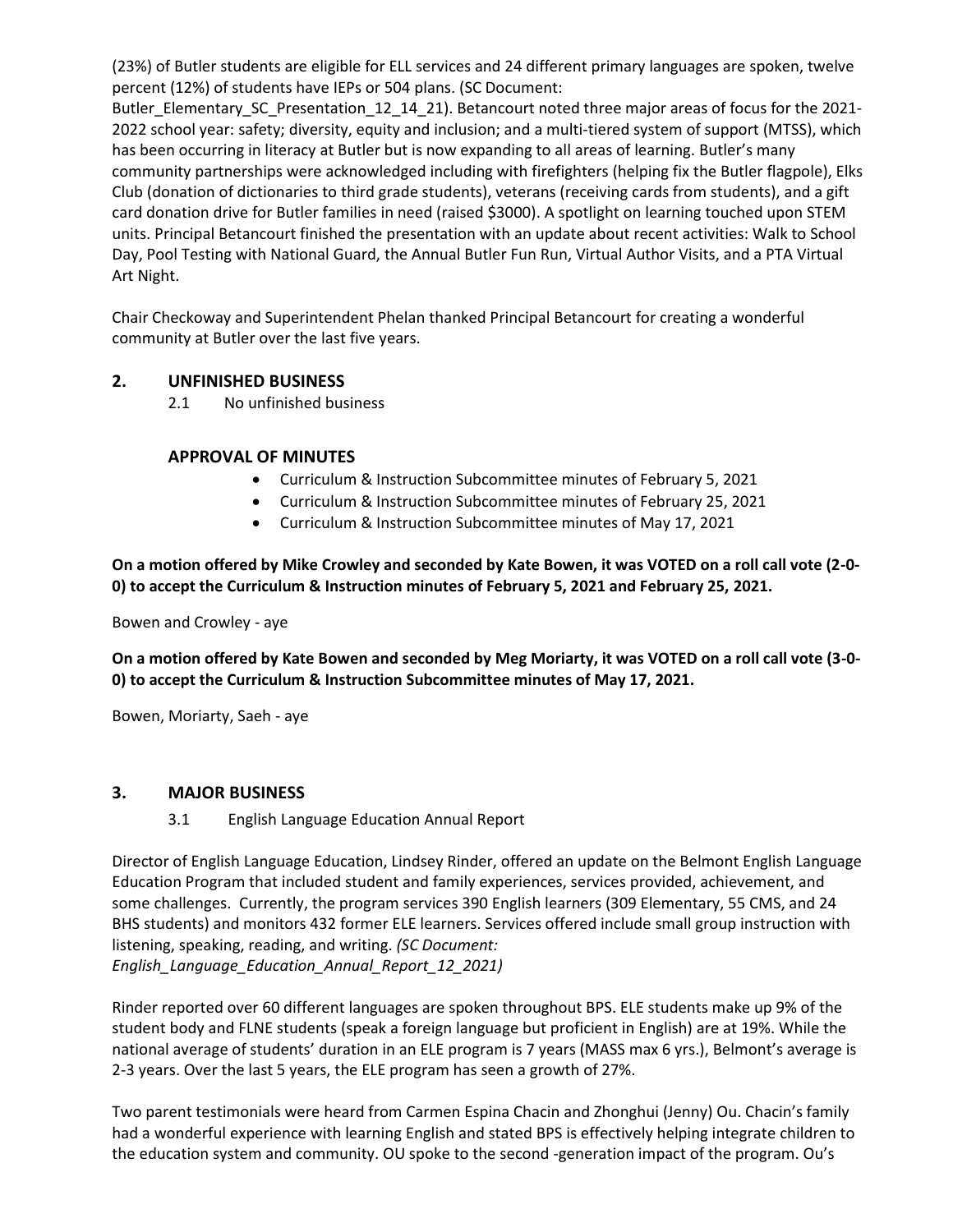family felt a sense of belonging from the summer camp experience and as a member of the English Language Parent Advisory Council.

Rinder next reported on ELE Achievement: Access testing was completed before the shut down in 2020. Belmont recorded 94% of students making adequate progress for program completion compared to the 49% statewide average. For 2021, those results dropped as anticipated due to the impact of COVID on schools. Still, Belmont recorded 86% of students making adequate progress for program completion with only two other districts having reached that mark. Content area achievement (MCAS) scores were shared for Math and English Grades 3-8, along with former English learner students (FELS) students test scores. While ELs typically score lower than their peers, once students achieve English language proficiency, they match and even outscore others on MCAS scores.

Noted challenges with the English Language Program include interruptions due to COVID, increases of English learners with disabilities, supporting classroom teachers, and families with a digital divide.

SC members and Superintendent Phelan thanked Director Rinder for her thorough presentation and her role in welcoming multiple cultures in to an ever-increasing program.

3.2 FY22 Reallocation of Funds (vote)

District-wide- \$7,000

Guided by the SC directive from the November 30, 2021 Finance Subcommittee meeting, to reallocate funds, school administrators met with building principals to prioritize additional school building needs. Superintendent Phelan presented each principal's list of requested positions and associated costs. *(SC Document: FY22\_Reallocation\_of\_Funds\_SC\_12\_14\_2021*) The following is the cost breakdown by grade level: High School- \$102,000 Middle School-\$109,000 Elementary-\$198,900

School Committee members asked questions of the presented needs.

High School requests ranged from social worker to a security person who would be a presence in the building during the day and at evening functions as well as athletic events in the pool and field house. Due to an increase in mental health situations this year an additional social worker is requested. After member Crowley suggested an additional increase, Superintendent Phelan confirmed one additional FTE is the correct ask for the current year.

At the middle school level, positions requested were for music where all classes are currently oversubscribed, math, reading, and a social worker. The majority of positions for the elementary level were building substitutes and math specialists with some partial FTE increases in other positions.

Member Jones asked if many students were below level in math. Assistant Superintendent Darias explained that some students are behind due to the pandemic, but a gap has grown over the years without existing supports. If approved, it will be the first time with math specialist at those levels. School Committee members reiterated the funding would come from within the existing FY22 budget and available federal funds and that the Finance Subcommittee recommended a full SC vote on these needs. The full time equivalent needs for now until end of year are elementary -5.9 FTE; middle school -2 FTE; high school -3 FTE. Member Moriarty encouraged the district to track if these additions are effective in helping with district needs.

Chair Checkoway took questions and comments from the community.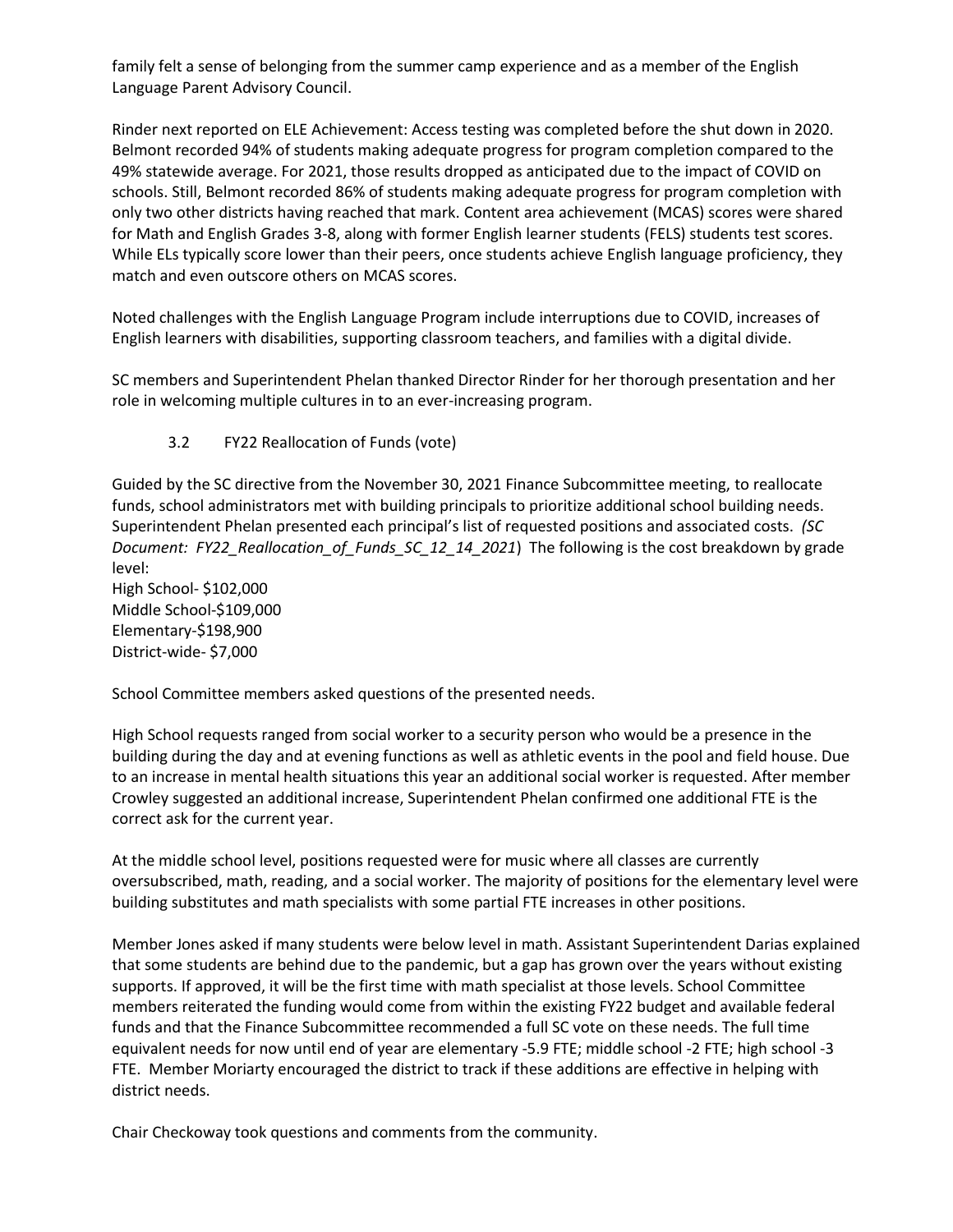*Joe Bernard – Asked about the HS security position (job description), and whether a physical presence is needed during the daytime and while students are being released from school.* 

*Mariola Marivoch- Stated she believes that teachers have indicated adding specialists at the elementary level would help with burnout as would additional high quality professional development.* 

*Heather Rubeski – Noticed elementary level asks were very academic but is concerned about social emotional needs of students.*

Chair Checkoway reiterated the exercise came about due to a realization of unmet needs from last year. The requested positions are building based needs prioritized by the Principals for the day to day running of school to meet students' needs and for all to feel safe.

## **On a motion offered by Mike Crowley, seconded by Meg Moriarty, the SC voted (5-0-0) to support the reallocation of resources of FY22 as presented in slides with specified funds source and FTE.**

3.3 Superintendent's 2021-2022Goals (vote)

Superintendent Phelan provided an overview of the goals along with applicable Superintendent Rubric standards, outcomes and examples of artifacts *(SC Document: Superintendent\_Goalspresentation\_12\_14).* 

#### Goal 1: District Improvement: Lead Effective Strategic Financial Planning

In order to improve our ability to effectively meet both the academic and social-emotional needs of every Belmont student, I will lead the district through a strategic fiscal planning process that supports the 2023, 2024, and 2025 fiscal years. By June 2022, the district will have a three-year budget forecast that aligns with our students' needs in terms of programming, supports, and staffing solutions, inclusive of community input.

#### Goal 2: Improve Student Engagement, Learning and Support

In order to ensure that every one of our students experiences a positive transition back to the 2021/22 school year and receives support for their academic and social-emotional needs, I will prioritize supporting principals and their school-based needs on a daily basis. I will do this by facilitating two-way communication at least weekly, responding to their requests and concerns in a timely manner, advocating for additional resources where necessary, and prioritizing school-based situations that arise throughout the year

#### Goal 3: Enhance Professional Practice and Leadership

In order to ensure our district continues to make progress in its diversity, equity, and inclusion work, by June 2022, we will analyze and define clear takeaways from the district-wide audit results and design a corresponding strategic plan that includes school and community feedback.

Superintendent welcomed any discussion on the work for the goals moving forward. In spring, the Superintendent will present a narrative document and artifacts to the School Committee for evaluative review.

Chair Checkoway read comments from member Bowen, stating the goals were appropriate going forward and appreciated the acknowledgement to climate action plan under goal 1. Several SC members voiced their support of the revised goals and appreciated the reformatted outcomes. Member Saeh asked whether a specific number of diverse hires could be added as an outcome for goal 3. Other SC members suggested doing so next year, as it would be appropriate for future permanent hiring.

Superintendent Phelan commented that diverse hiring practices have been an unmet goal the past few years, and indicated BAR meets monthly with human resources. This year's target may coincide with audit recommendations and focus on the hiring process by increasing the pool of candidates in spring.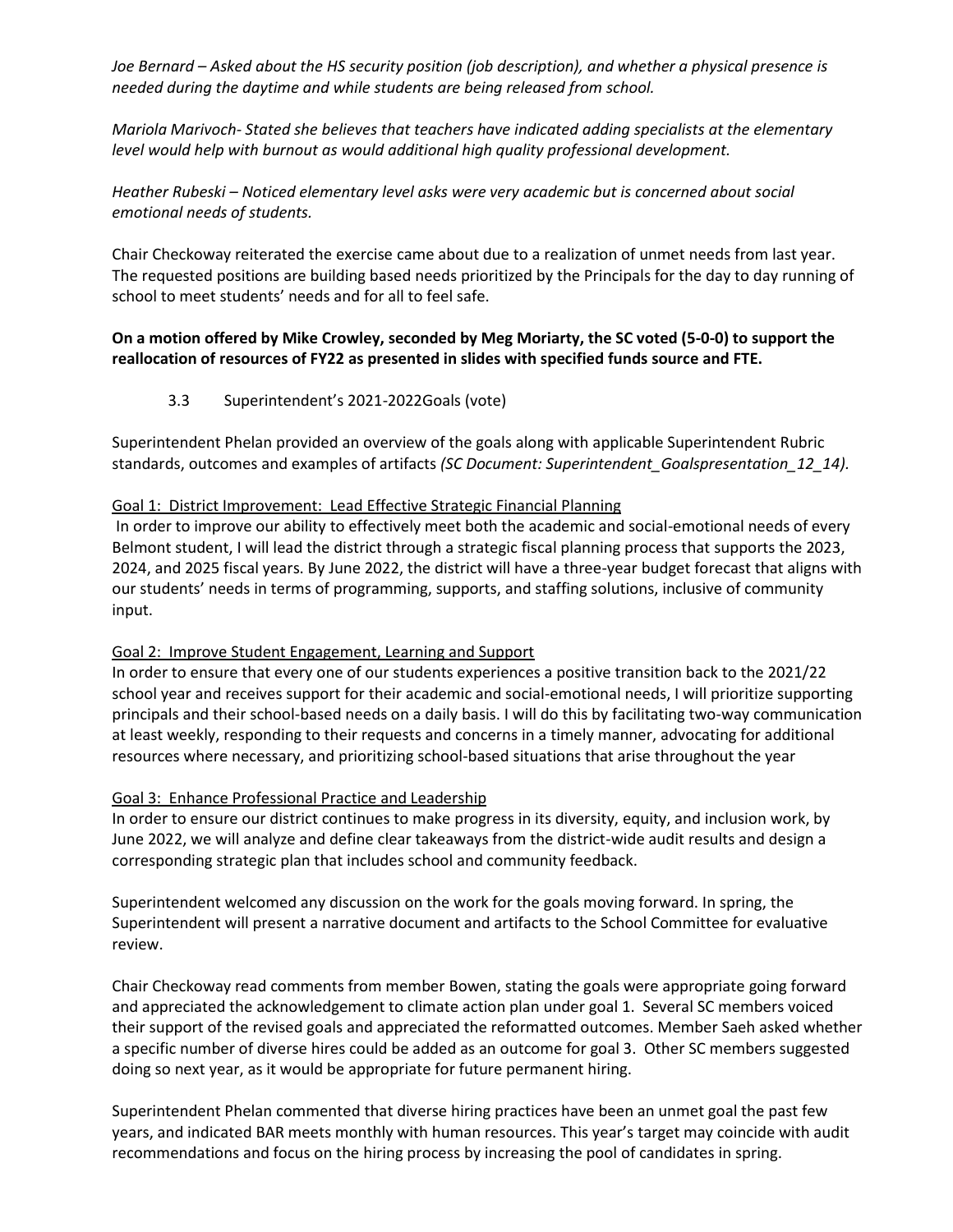**On a motion offered by Amy Checkoway, and seconded by Jamal Saeh, the SC voted unanimously (4-0) to approve the revised goals with addition of benchmark focused on structure for spring hiring season.**

Checkoway, Crowley, Jones, and Saeh - aye Bowen and Moriarty - absent

## 3.4 Health and Testing Update

Chair Checkoway suggested the health update be pushed to the January 4, 2022 meeting. Superintendent Phelan indicated he would the email presentation to families as community members may have questions and will be able to find some answers in the document *(SC Document: Health\_Updates\_SC\_12\_14\_21).*

3.5 Follow Up to Youth Risk Behavior Survey

Chair Checkoway suggested a follow up meeting with Lisa Gibalerio, the Wayside Group and SC members in mid-January with the possibility of an additional presentation/discussion at future SC meeting. Members Crowley and Jones voiced interest in participating in the meeting.

# **4. SUBCOMMITTEE/LIAISON UPDATES (as needed)**

Member Ralph Jones will be the SC representative on Curriculum & Instruction Subcommittee. A recent meeting covered the BHS program of studies for 2022-2023 which will be presented at the January 4, 2022 SC meeting.

Equity Subcommittee meeting was held with a LGBTQ group proposal on how to promote safe schools and Improve communication after hate incidents and responses to them. They offered to partner. DEI Director Washington gave and update on tools being created for incidents reporting, the audit timeline, a formal report out/community forum (March), and the strategic plan (June).

Finance Subcommittee- Committee reviewed the additional positions for the remainder of the school year. Quarterly reports on spending is typically done and now including a monthly review on some items. Community budget forum will be January 18, 2022.

High School Building Committee – The committee is identifying lessons learned from the 9-12 wing. Public meetings #134 and #135 will be in January 2022.

## *5. OTHER BUSINESS*

- 5.1 Consent Agenda none
- 5.2 Personnel Items none
- 5.3 Business Items none
- *5.4* Approval of Minutes
	- School Committee minutes of October 28, 2021
	- School Committee minutes of November 9, 2021
	- *School Committee minutes of November 23, 2021 – moved to future meeting*

**On a motion offered by Amy Checkoway and seconded by Jamal Saeh, it was VOTED (4-0-0) on a roll call vote to approve the SC minutes of October 28, 2021 and November 9, 2021.** 

Checkoway, Crowley, Jones, Saeh -aye

Bowen and Moriarty, absent